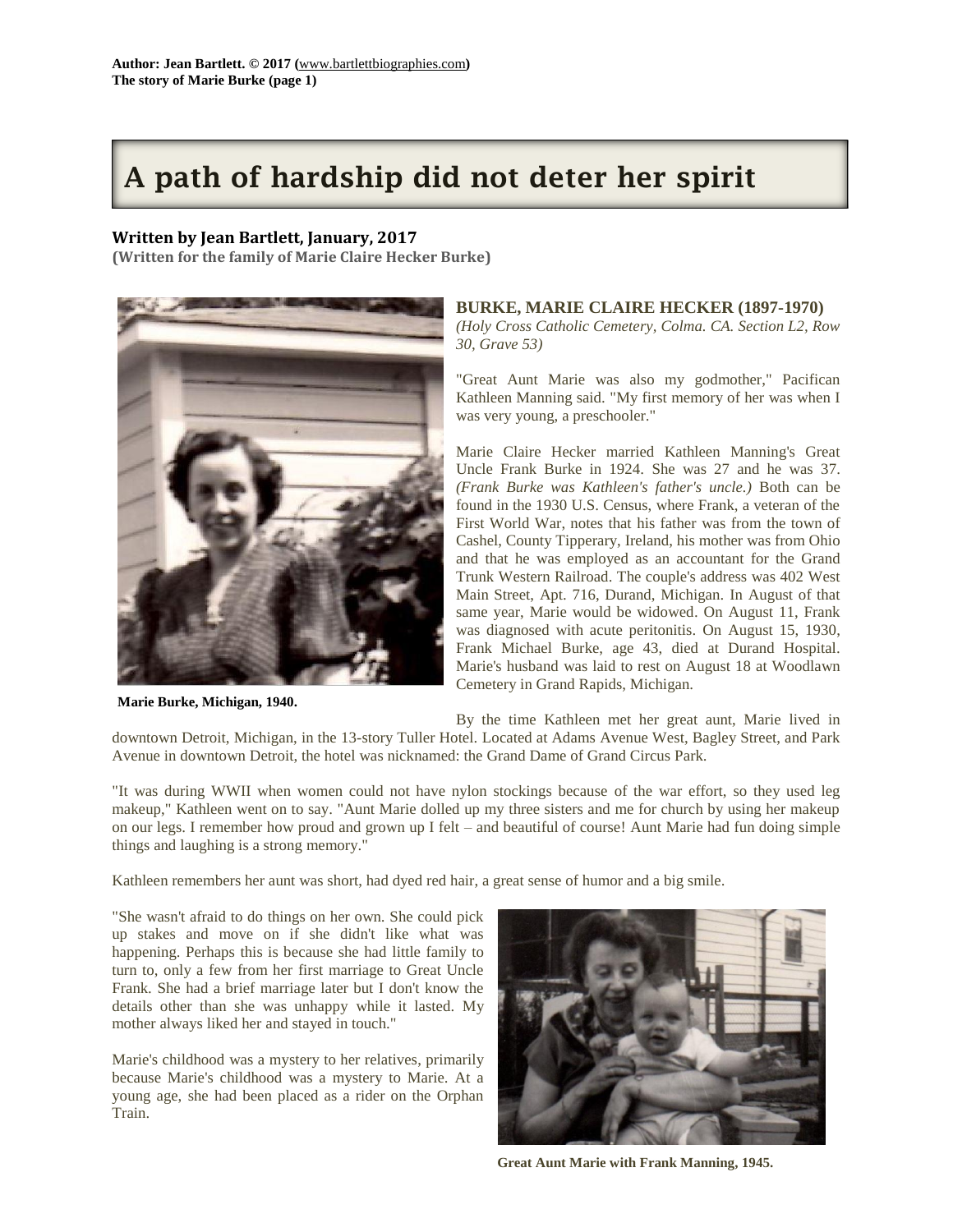### **Author: Jean Bartlett. © 2017 (**[www.bartlettbiographies.com](http://www.bartlettbiographies.com/)**) The story of Marie Burke (page 2)**

Beginning in the 1840s, immigrants flowed into New York City. As cultural, economic and social changes accelerated, the middle class grew as did poverty and homelessness. By the 1850s, it is estimated that 30,000 children were among the city's homeless. A young Presbyterian minister, Charles Loring Brace, believed these children had little chance for any kind of a decent future, if they survived at all. But that could change if they were taken in by a family.

In 1853, the social reformer and several other ministers created the Children's Aid Society. Brace focused his efforts on placing children "out" into what was referred to then as the "West," now known as the Midwest. He felt the Midwest offered a healthier environment, it was less crowded and that each child would be taken in by a goodhearted family. It was considered a controversial social experiment. Many thought the almshouses and orphan asylums were good enough. But Brace did not agree. For a child to succeed, he or she needed a family. So the minister began fundraising.

From 1855 to 1875, the Children's Aid Society placed an estimated 3,000 homeless children a year on trains that ran from the East Coast to the Midwest. These trains became known as the orphan trains and the Orphan Train Movement is considered by many to be the precursor to modern foster care.

Babies were easiest to place. Children over 14 were the most difficult to place simply because potential adopting families often felt that they were already too set in their ways. Once a child was selected, he or she was dressed in new clothing and given a bible. An agent of the Children's Aid Society accompanied the children out West.

The Orphan Train ran between 1854 and 1929. Well-intentioned and mostly successful in improving a child's life, it did not work for every child. Some of the adopting families wanted a workhorse and not a new family member. For other children, they had been separated from family still living on the East Coast and their heartache was immeasurable. Others landed in abusive homes. In addition, the early trains were like cattle cars. In later years, the children traveled in Pullman (sleeping) cars.



**Marie's husband Frank Burke, WWI veteran.**

In 1902 or 1903, Marie was put on an orphan train. She was old enough to know and to never forget that her name was Marie Claire Hecker, that she was from Allegheny, Pennsylvania, and that her father was originally from Germany and her mother was from Pennsylvania. But there was so much she didn't know and couldn't remember. At one point in her life, she told her great niece that she had hired the legendary Pinkerton Detective Agency to go find her family.

Founded by Scottish immigrant Allan Pinkerton in 1850, and still in operation – it's a subsidiary of Securitas AB – the Agency often traveled a historic rogue's gallery as it applied its motto "we never sleep." In 1861, Pinkerton was brought on board to assist President Abraham Lincoln, by Lincoln's private secretary John Nicolay, to advise and protect in response to the massive amounts of threatening letters that arrived on the newly elected president's desk immediately following his win. The agency would also be involved in chasing down the infamous train robber Butch Cassidy. Their reputation was built on their success rate for solving crimes involving banks, railroads and businesses. For Marie, however, no amount of Pinkerton skill at the time of her search, could lead to that which she wanted most, news of the family that had placed her on an orphan train.

If Marie was alive today and able to deeply research genealogy trails, particularly through detailed Internet searches, she undoubtedly would have been thrilled to learn of these uncovered treasures that surely hold the story of her birth family – and those treasures begin with a surprise. It is believed that while Marie was born on the same month and date that she knew, her birth year was not 1897 but rather 1894. The trail begins here.

In the 1900 Census, Henry J. Hecker, 43, born in Germany in April of 1857, and working as a carpenter, was married to Elizabeth Bowman Hecker. Elizabeth was born in Pennsylvania in November of 1862 and she and Henry